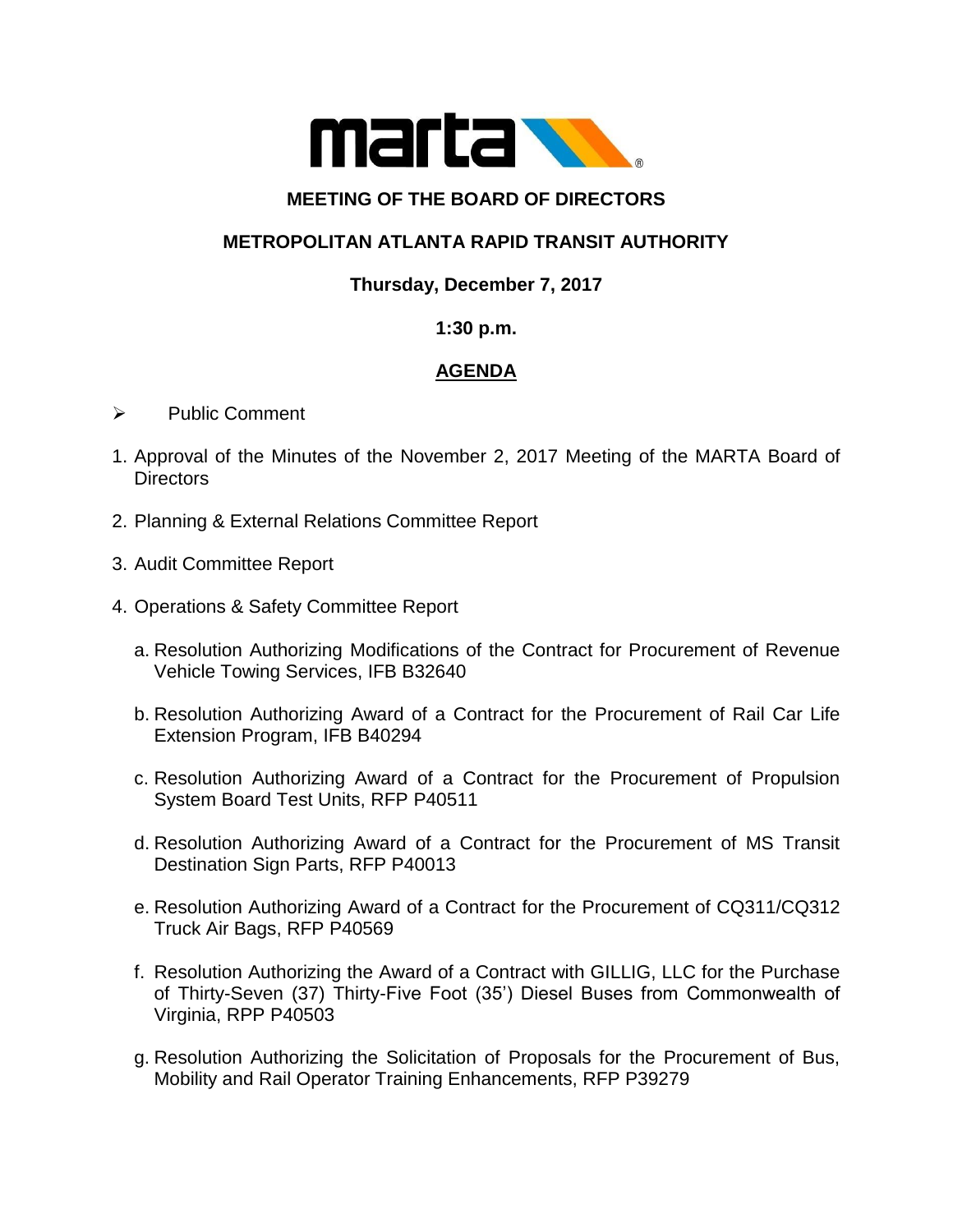**Board Agenda 12/7/17 Page 2**

- 5. Business Management Committee Report
	- a. Resolution Authorizing an Amended and Restated Transfer Agreement for the Non-Rep Pension Plan
	- b. Resolution Authorizing the Second Amendment to the MARTA Non-Represented Pension Plan
	- c. Resolution Authorizing the Rejection of Bids Received for the Procurement of Authority-Wide Uniforms for MARTA's Workforce, IFB B36732
	- d. Renewal of MARTA's Excess Operating Property and Liability Insurance Policies for 2018
	- e. Resolution Authorizing the Interim GM/CEO to Execute Agreements for the Regional Bus Stop Signage Project, RFP P40714
	- f. Resolution Authorizing Modification of the Contract for Professional Services for a Consultant for 4DX Implementation, LOA L38628
	- g. Resolution Authorizing the Solicitation of Proposals for the Procurement of Joint Development of Parcel D3210 at Peachtree Center Station, Entrance #2, RFP P40628
	- h. Resolution to Approve Policy on Property Disposition
	- i. Resolution Authorizing Series 2012A Partial Bond Refunding
- 6. Resolution Authorizing Amendment to the By-Laws of the Metropolitan Atlanta Rapid Transit Authority to Modify the Chairman of the Board's Authority to Designate Members of Ad Hoc Committees and Special Ad Hoc Committees of the Board of Directors. This Resolution Amends Article IV, Section 2(d) of the By-Laws of the Metropolitan Atlanta Rapid Transit Authority to Enable the Chairman of the Board to Determine Whether All Members of the Board Will Be Ex-Officio Members of Any Given Ad Hoc Committee or Special Ad Hoc Committee That Are Entitle to All Privileges Thereof Including the Right to Vote
- 7. Resolution Adopting Legislative Guidelines for the 2018 Georgia General Assembly